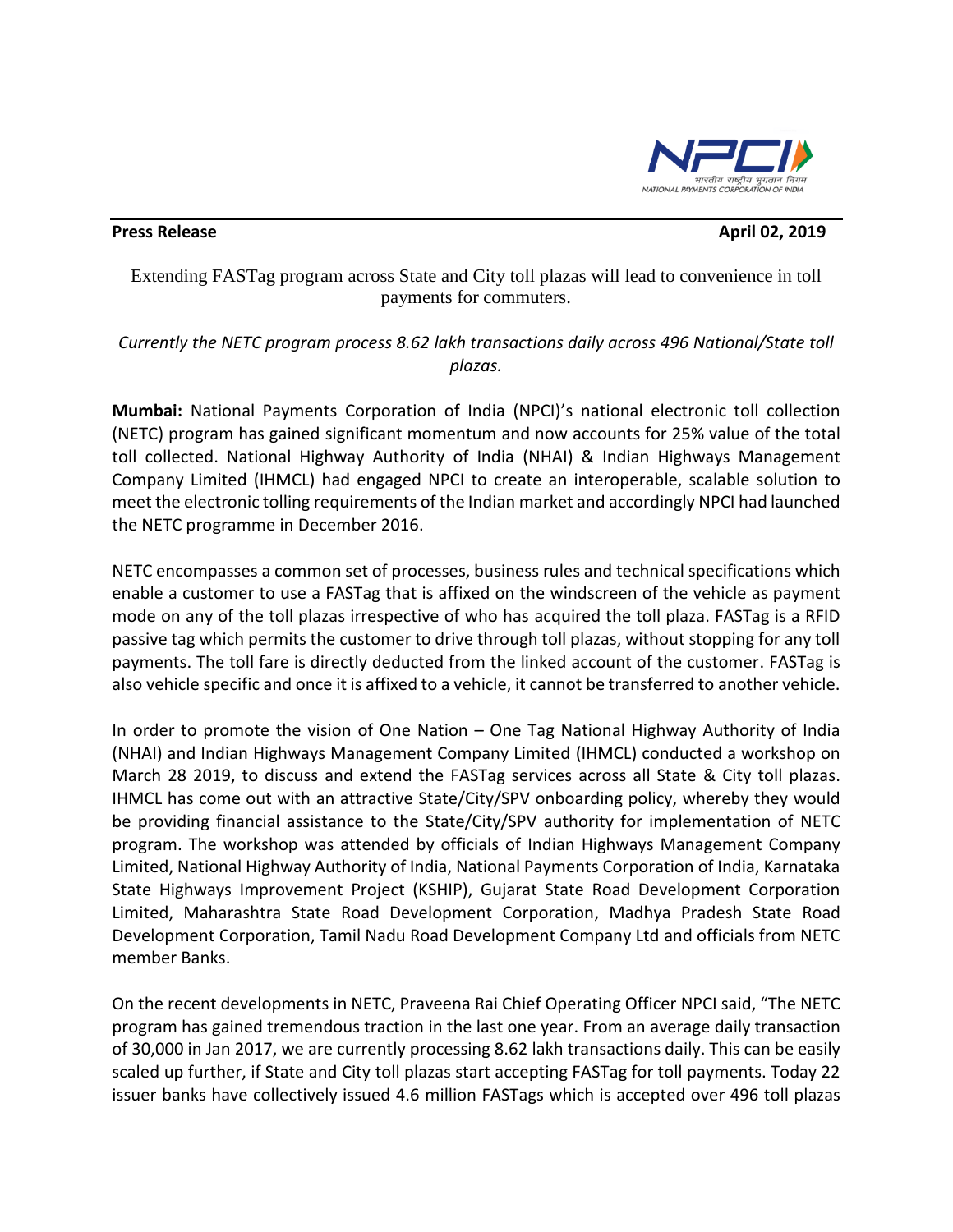across the country. Going forward, more use cases like Parking, Enforcement (e-challan) etc. can be added and NETC program can become a single stop solution for all payments linked to a vehicle "

During the workshop, Mr. Rajesh Sharma, CGM Finance NHAI emphasised the relevance of FASTag program in the overall Digitial India initiative. He said "The adoption of FASTag program by State & City authorities shall improve transparency of toll transactions, reduce revenue leakages, and improve overall efficiency and commercial competitiveness"

Adoption of NETC program by State/City/SPV toll plazas shall help them in addressing the congestion issue and provide a seamless experience to the commuters. Recent government measures like mandating FASTag on all new vehicle sold since December 2017 has created a large captive base, which can be readily utilised by the state and city authorities.



## **About NPCI:**

National Payments Corporation of India (NPCI) was set up in 2009 as the central infrastructure for various retail payment systems in India and was envisaged by the Reserve Bank of India (RBI) as the payment utility in the country. From a single service of switching of interbank ATM